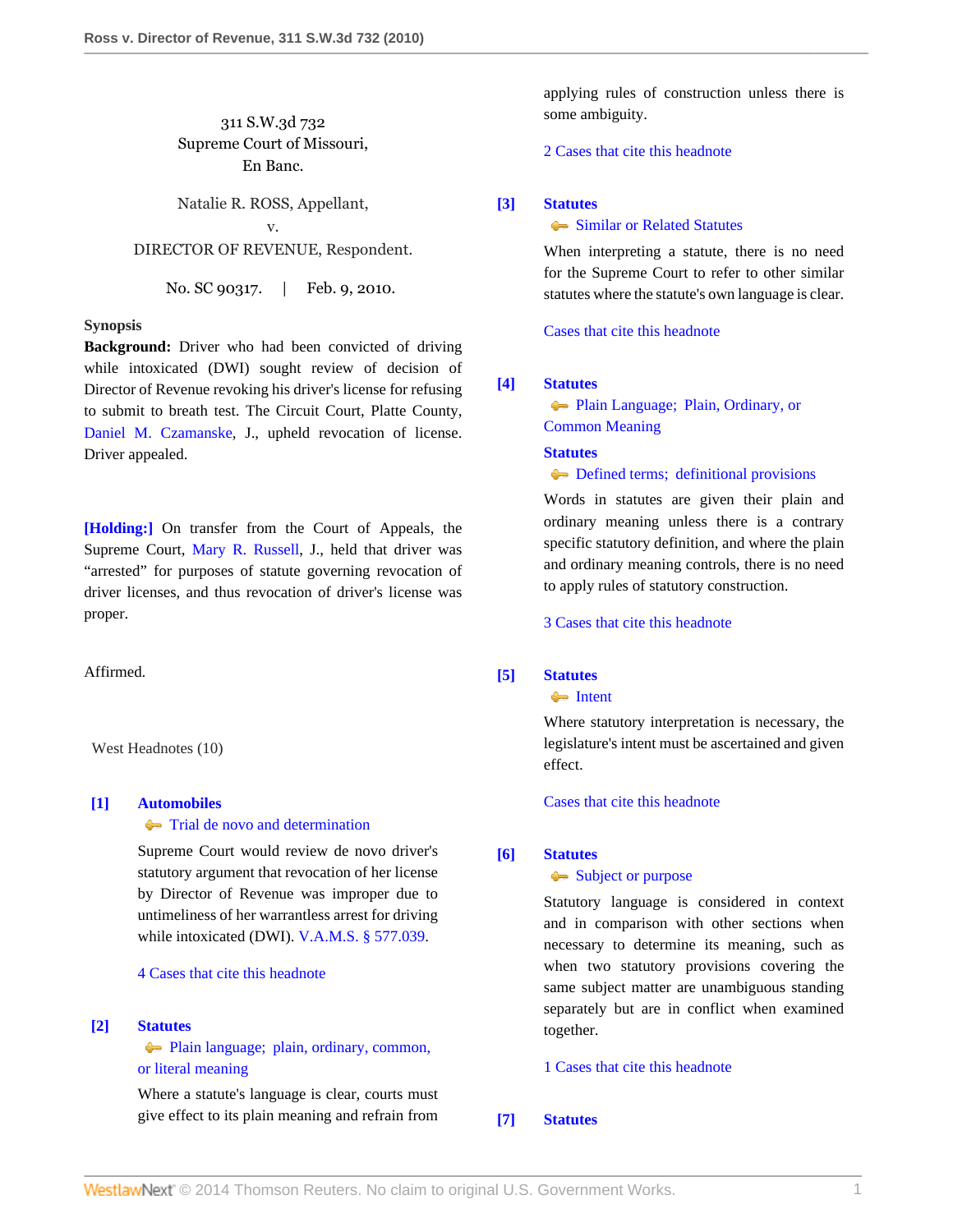## **[Remedial Statutes](http://www.westlaw.com/Browse/Home/KeyNumber/361k1306/View.html?docGuid=If2db76b3160911df8bf6cd8525c41437&originationContext=document&vr=3.0&rs=cblt1.0&transitionType=DocumentItem&contextData=(sc.Search))**

Statutes that are remedial, because they are intended to protect the public, are construed so they provide the public protection intended by the legislature.

[Cases that cite this headnote](http://www.westlaw.com/Link/RelatedInformation/DocHeadnoteLink?docGuid=If2db76b3160911df8bf6cd8525c41437&headnoteId=202132337200720130224084042&originationContext=document&vr=3.0&rs=cblt1.0&transitionType=CitingReferences&contextData=(sc.Search))

## <span id="page-1-1"></span>**[\[8\]](#page-3-7) [Automobiles](http://www.westlaw.com/Browse/Home/KeyNumber/48A/View.html?docGuid=If2db76b3160911df8bf6cd8525c41437&originationContext=document&vr=3.0&rs=cblt1.0&transitionType=DocumentItem&contextData=(sc.Search))**

[Refusal to take test](http://www.westlaw.com/Browse/Home/KeyNumber/48Ak144.1(1.20)/View.html?docGuid=If2db76b3160911df8bf6cd8525c41437&originationContext=document&vr=3.0&rs=cblt1.0&transitionType=DocumentItem&contextData=(sc.Search))

### **[Automobiles](http://www.westlaw.com/Browse/Home/KeyNumber/48A/View.html?docGuid=If2db76b3160911df8bf6cd8525c41437&originationContext=document&vr=3.0&rs=cblt1.0&transitionType=DocumentItem&contextData=(sc.Search))**

[Scope of review; discretion and fact](http://www.westlaw.com/Browse/Home/KeyNumber/48Ak144.2(3)/View.html?docGuid=If2db76b3160911df8bf6cd8525c41437&originationContext=document&vr=3.0&rs=cblt1.0&transitionType=DocumentItem&contextData=(sc.Search)) [questions](http://www.westlaw.com/Browse/Home/KeyNumber/48Ak144.2(3)/View.html?docGuid=If2db76b3160911df8bf6cd8525c41437&originationContext=document&vr=3.0&rs=cblt1.0&transitionType=DocumentItem&contextData=(sc.Search))

A court must uphold the revocation of a driver's license for refusal to submit to a chemical test upon the satisfaction of all the requirements of the applicable statute, which are: (1) the person was arrested; (2) the arresting officer had reasonable grounds to believe that the person was driving while intoxicated; and (3) the person refused to submit to the test. [V.A.M.S. §](http://www.westlaw.com/Link/Document/FullText?findType=L&pubNum=1000229&cite=MOST577.041&originatingDoc=If2db76b3160911df8bf6cd8525c41437&refType=LQ&originationContext=document&vr=3.0&rs=cblt1.0&transitionType=DocumentItem&contextData=(sc.Search)) [577.041\(4\).](http://www.westlaw.com/Link/Document/FullText?findType=L&pubNum=1000229&cite=MOST577.041&originatingDoc=If2db76b3160911df8bf6cd8525c41437&refType=LQ&originationContext=document&vr=3.0&rs=cblt1.0&transitionType=DocumentItem&contextData=(sc.Search))

[6 Cases that cite this headnote](http://www.westlaw.com/Link/RelatedInformation/DocHeadnoteLink?docGuid=If2db76b3160911df8bf6cd8525c41437&headnoteId=202132337200820130224084042&originationContext=document&vr=3.0&rs=cblt1.0&transitionType=CitingReferences&contextData=(sc.Search))

### <span id="page-1-0"></span>**[\[9\]](#page-3-8) [Automobiles](http://www.westlaw.com/Browse/Home/KeyNumber/48A/View.html?docGuid=If2db76b3160911df8bf6cd8525c41437&originationContext=document&vr=3.0&rs=cblt1.0&transitionType=DocumentItem&contextData=(sc.Search))**

[Refusal to take test](http://www.westlaw.com/Browse/Home/KeyNumber/48Ak144.1(1.20)/View.html?docGuid=If2db76b3160911df8bf6cd8525c41437&originationContext=document&vr=3.0&rs=cblt1.0&transitionType=DocumentItem&contextData=(sc.Search))

Driver who had been arrested for driving while intoxicated (DWI) and possession of drug paraphernalia was "arrested" for purposes of civil statute governing revocation of driver licenses, and thus revocation of driver's license by Director of Revenue for refusing to submit to breath test was proper, even if her DWI arrest was untimely under 90-minute time limitation in criminal statute governing warrantless arrest for DWI; lawfulness of DWI arrest did not impact application of revocation statute, and driver's drug paraphernalia arrest satisfied revocation statute regardless of her DWI arrest. [V.A.M.S.](http://www.westlaw.com/Link/Document/FullText?findType=L&pubNum=1000229&cite=MOST577.039&originatingDoc=If2db76b3160911df8bf6cd8525c41437&refType=LQ&originationContext=document&vr=3.0&rs=cblt1.0&transitionType=DocumentItem&contextData=(sc.Search)) [§§ 577.039,](http://www.westlaw.com/Link/Document/FullText?findType=L&pubNum=1000229&cite=MOST577.039&originatingDoc=If2db76b3160911df8bf6cd8525c41437&refType=LQ&originationContext=document&vr=3.0&rs=cblt1.0&transitionType=DocumentItem&contextData=(sc.Search)) [577.041\(4\)\(1\), \(4\)\(2\)\(a\).](http://www.westlaw.com/Link/Document/FullText?findType=L&pubNum=1000229&cite=MOST577.041&originatingDoc=If2db76b3160911df8bf6cd8525c41437&refType=LQ&originationContext=document&vr=3.0&rs=cblt1.0&transitionType=DocumentItem&contextData=(sc.Search))

[4 Cases that cite this headnote](http://www.westlaw.com/Link/RelatedInformation/DocHeadnoteLink?docGuid=If2db76b3160911df8bf6cd8525c41437&headnoteId=202132337200920130224084042&originationContext=document&vr=3.0&rs=cblt1.0&transitionType=CitingReferences&contextData=(sc.Search))

### <span id="page-1-2"></span>**[\[10\]](#page-3-9) [Automobiles](http://www.westlaw.com/Browse/Home/KeyNumber/48A/View.html?docGuid=If2db76b3160911df8bf6cd8525c41437&originationContext=document&vr=3.0&rs=cblt1.0&transitionType=DocumentItem&contextData=(sc.Search))**

#### **Intoxication**; Implied Consent

The legislature's intent in formulating separate provisions for criminal penalties for driving while intoxicated (DWI) and civil license revocation procedures for intoxicated drivers was to ensure that the Director of Revenue could protect the public by suspending the licenses of persons who drive drunk, even when those same persons might benefit from procedural circumstances that shield them from certain criminal sanctions.

[Cases that cite this headnote](http://www.westlaw.com/Link/RelatedInformation/DocHeadnoteLink?docGuid=If2db76b3160911df8bf6cd8525c41437&headnoteId=202132337201020130224084042&originationContext=document&vr=3.0&rs=cblt1.0&transitionType=CitingReferences&contextData=(sc.Search))

#### **Attorneys and Law Firms**

**\*733** [Jeffrey S. Eastman,](http://www.westlaw.com/Link/Document/FullText?findType=h&pubNum=176284&cite=0155918901&originatingDoc=If2db76b3160911df8bf6cd8525c41437&refType=RQ&originationContext=document&vr=3.0&rs=cblt1.0&transitionType=DocumentItem&contextData=(sc.Search)) Keleher & Eastman, Gladstone, MO, for Appellant.

[Chris Koster,](http://www.westlaw.com/Link/Document/FullText?findType=h&pubNum=176284&cite=0369913201&originatingDoc=If2db76b3160911df8bf6cd8525c41437&refType=RQ&originationContext=document&vr=3.0&rs=cblt1.0&transitionType=DocumentItem&contextData=(sc.Search)) Atty. Gen., [Jeremiah J. Morgan,](http://www.westlaw.com/Link/Document/FullText?findType=h&pubNum=176284&cite=0330277001&originatingDoc=If2db76b3160911df8bf6cd8525c41437&refType=RQ&originationContext=document&vr=3.0&rs=cblt1.0&transitionType=DocumentItem&contextData=(sc.Search)) Deputy Solicitor Gen., Jefferson City, MO, for Respondent.

### **Opinion**

[MARY R. RUSSELL,](http://www.westlaw.com/Link/Document/FullText?findType=h&pubNum=176284&cite=0156065101&originatingDoc=If2db76b3160911df8bf6cd8525c41437&refType=RQ&originationContext=document&vr=3.0&rs=cblt1.0&transitionType=DocumentItem&contextData=(sc.Search)) Judge.

<span id="page-1-3"></span>At issue in this case is whether the Director of Revenue properly revoked the driver's license of a driver who refused to submit to a breathalyzer test offered more than 90 minutes after a police officer encountered her at the scene of an accident. [1](#page-4-0)

#### **Background**

A police officer was sent to investigate a report of a woman standing on the shoulder of an interstate. When the officer arrived at the reported location, he observed fresh scrape marks on the roadway, but he did not immediately see the woman. He followed the scrape marks and discovered that a vehicle had traveled off the roadway and down an embankment, suffering extensive damage to its front end and driver's side.

The officer discovered a woman and a man inside the vehicle. Natalie Ross was in the front passenger seat, and Ryan Newbury was lying across the rear seats. Neither was injured, but a strong odor of intoxicants came from the car. The officer saw a marijuana pipe in the driver's seat of the vehicle, and the pipe contained the residue and odor of marijuana. The officer noticed that Ross's eyes were watery and bloodshot, and her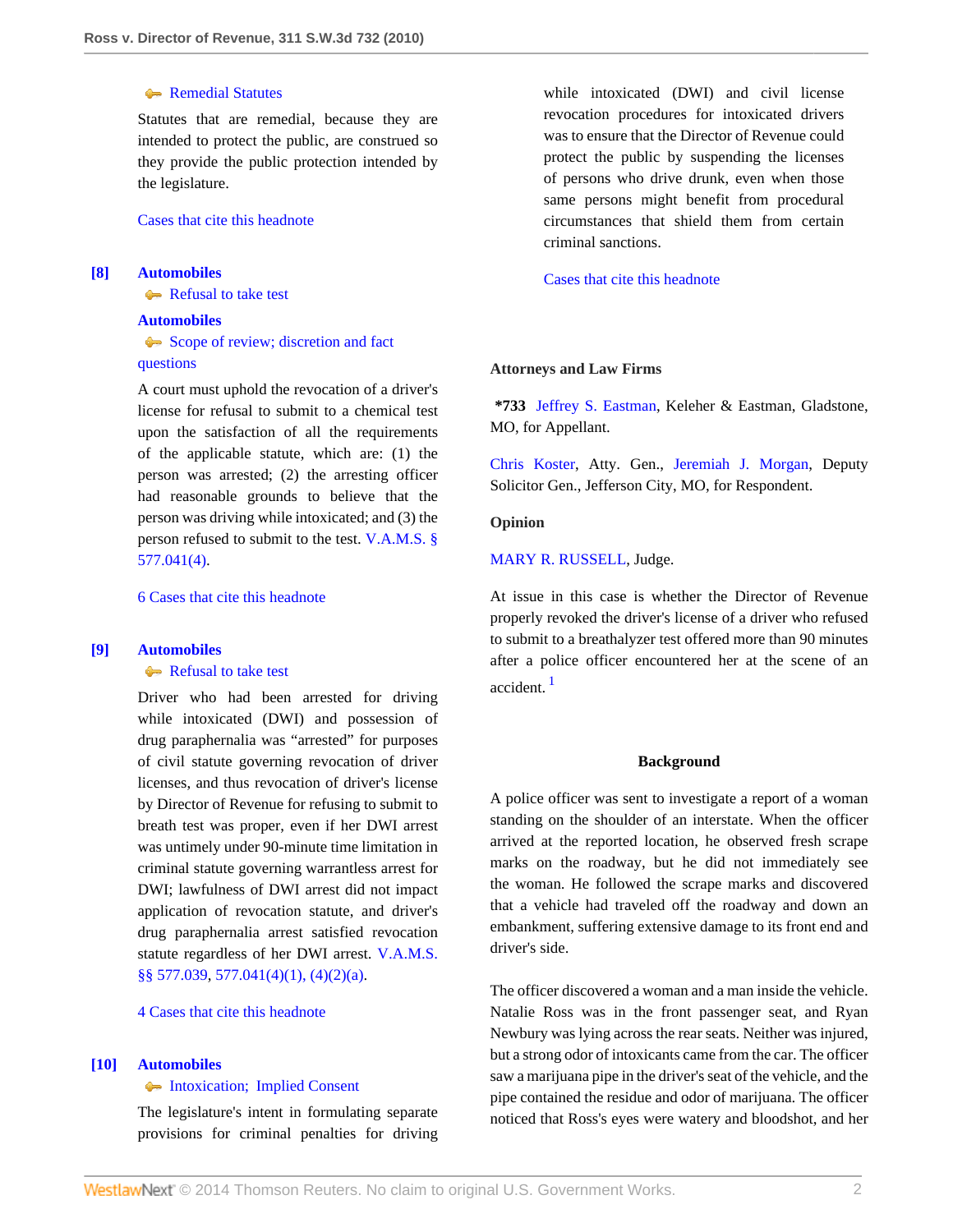speech was also impaired. She denied that she was the woman seen walking on the shoulder of the interstate, and she also denied that she was the driver of the vehicle. She identified the driver as a friend whom she could not name.

The officer asked Ross to exit the vehicle. She was missing a shoe, and she elected to walk barefoot up the snowy embankment to the interstate shoulder. She then was arrested for possession of drug paraphernalia and placed in the officer's patrol car.

During the officer's investigation at the accident scene, he saw footprints in the snow from the shoulder of the roadway to the driver's side of the vehicle. He believed the footprints were from high-heeled or female shoes. About halfway up the hillside, he found Ross's missing shoe. **\*734** He saw footprints consistent with Newbury's shoes around the passenger side of the vehicle, but he did not see Ross's footprints near the passenger side. The officer informed Ross she was also being arrested for careless and imprudent driving.

Because of Ross's lack of shoes and the cold temperature, the officer chose not to administer field sobriety tests at the scene. He transported her to a detention facility, where she was given and failed a series of field sobriety tests. She then was placed under arrest for driving while intoxicated (DWI), a charge to which she later pleaded guilty. *See* [sec. 577.010,](http://www.westlaw.com/Link/Document/FullText?findType=L&pubNum=1000229&cite=MOST577.010&originatingDoc=If2db76b3160911df8bf6cd8525c41437&refType=LQ&originationContext=document&vr=3.0&rs=cblt1.0&transitionType=DocumentItem&contextData=(sc.Search)) [RSMo 2000.](http://www.westlaw.com/Link/Document/FullText?findType=L&pubNum=1000229&cite=MOST577.010&originatingDoc=If2db76b3160911df8bf6cd8525c41437&refType=LQ&originationContext=document&vr=3.0&rs=cblt1.0&transitionType=DocumentItem&contextData=(sc.Search)) [2](#page-4-1)

<span id="page-2-0"></span>After her arrest for DWI, the officer read Ross the implied consent law for chemical testing. The implied consent law, section 577.020, outlines the circumstances in which a motor vehicle operator gives implied consent for chemical testing for blood alcohol or drug content (BAC). Relevant to the issues in Ross's case, it provides for implied consent in any circumstance in which the motor vehicle operator is "arrested for any offense arising out of acts which the arresting officer had reasonable grounds to believe were committed while the person was driving a motor vehicle while in an intoxicated or drugged condition." Sec. 577.020.1(1). After being informed of the implied consent law, Ross refused to submit to a breathalyzer test.

The timeline for the officer's interactions with Ross is as follows:

Around 2:15 a.m. The police officer encountered Ross at the crash site.

- Around 2:20 a.m. Ross was arrested for possession of drug paraphernalia, then shortly afterward also was arrested for careless and imprudent driving.
- Around 3:50 a.m. Ross was tested for sobriety, was placed under arrest for DWI, and refused to submit to a breathalyzer test after being read an implied consent advisory.

Based on Ross's refusal to submit to a breathalyzer test, the Director of Revenue sought to revoke her driver's license pursuant to the revocation statute, [section 577.041](http://www.westlaw.com/Link/Document/FullText?findType=L&pubNum=1000229&cite=MOST577.041&originatingDoc=If2db76b3160911df8bf6cd8525c41437&refType=LQ&originationContext=document&vr=3.0&rs=cblt1.0&transitionType=DocumentItem&contextData=(sc.Search)). Ross challenges the revocation of her driver's license pursuant to subsection 4 of the revocation statute, which provides in relevant part:

If a person's license has been revoked because of the person's refusal to submit to a chemical test, such person may petition for a hearing before a circuit or associate circuit court in the county in which the arrest or stop occurred.... At the hearing the court shall determine only:

(1) Whether or not the person was arrested or stopped;

(2) Whether or not the officer had [r]easonable grounds to believe that the person was driving a motor vehicle while in an intoxicated or drugged condition ...; [and]

(3) Whether or not the person refused to submit to the test.

Sec. 577.041.4.

Ross argues that her license could not be revoked based on her refusal of the breathalyzer test because the officer was untimely in arresting her for DWI under the provisions of the warrantless DWI arrest statute, [section 577.039](http://www.westlaw.com/Link/Document/FullText?findType=L&pubNum=1000229&cite=MOST577.039&originatingDoc=If2db76b3160911df8bf6cd8525c41437&refType=LQ&originationContext=document&vr=3.0&rs=cblt1.0&transitionType=DocumentItem&contextData=(sc.Search)).<sup>[3](#page-4-2)</sup> [Section](http://www.westlaw.com/Link/Document/FullText?findType=L&pubNum=1000229&cite=MOST577.039&originatingDoc=If2db76b3160911df8bf6cd8525c41437&refType=LQ&originationContext=document&vr=3.0&rs=cblt1.0&transitionType=DocumentItem&contextData=(sc.Search)) [577.039](http://www.westlaw.com/Link/Document/FullText?findType=L&pubNum=1000229&cite=MOST577.039&originatingDoc=If2db76b3160911df8bf6cd8525c41437&refType=LQ&originationContext=document&vr=3.0&rs=cblt1.0&transitionType=DocumentItem&contextData=(sc.Search)) provides in relevant part:

<span id="page-2-1"></span>An arrest without a warrant ... for a violation of [section](http://www.westlaw.com/Link/Document/FullText?findType=L&pubNum=1000229&cite=MOST577.010&originatingDoc=If2db76b3160911df8bf6cd8525c41437&refType=LQ&originationContext=document&vr=3.0&rs=cblt1.0&transitionType=DocumentItem&contextData=(sc.Search)) [577.010](http://www.westlaw.com/Link/Document/FullText?findType=L&pubNum=1000229&cite=MOST577.010&originatingDoc=If2db76b3160911df8bf6cd8525c41437&refType=LQ&originationContext=document&vr=3.0&rs=cblt1.0&transitionType=DocumentItem&contextData=(sc.Search)) or [577.012](http://www.westlaw.com/Link/Document/FullText?findType=L&pubNum=1000229&cite=MOST577.012&originatingDoc=If2db76b3160911df8bf6cd8525c41437&refType=LQ&originationContext=document&vr=3.0&rs=cblt1.0&transitionType=DocumentItem&contextData=(sc.Search)) is lawful whenever the arresting officer **\*735** has reasonable grounds to believe that the person to be arrested has violated the section, whether or not the violation occurred in the presence of the arresting officer and when such arrest without warrant is made *within one and one-half hours after such claimed violation occurred*....

[Sec. 577.039](http://www.westlaw.com/Link/Document/FullText?findType=L&pubNum=1000229&cite=MOST577.039&originatingDoc=If2db76b3160911df8bf6cd8525c41437&refType=LQ&originationContext=document&vr=3.0&rs=cblt1.0&transitionType=DocumentItem&contextData=(sc.Search)) (emphasis added).

Ross asserts that her DWI arrest violated the warrantless DWI arrest statute because it occurred more than 90 minutes after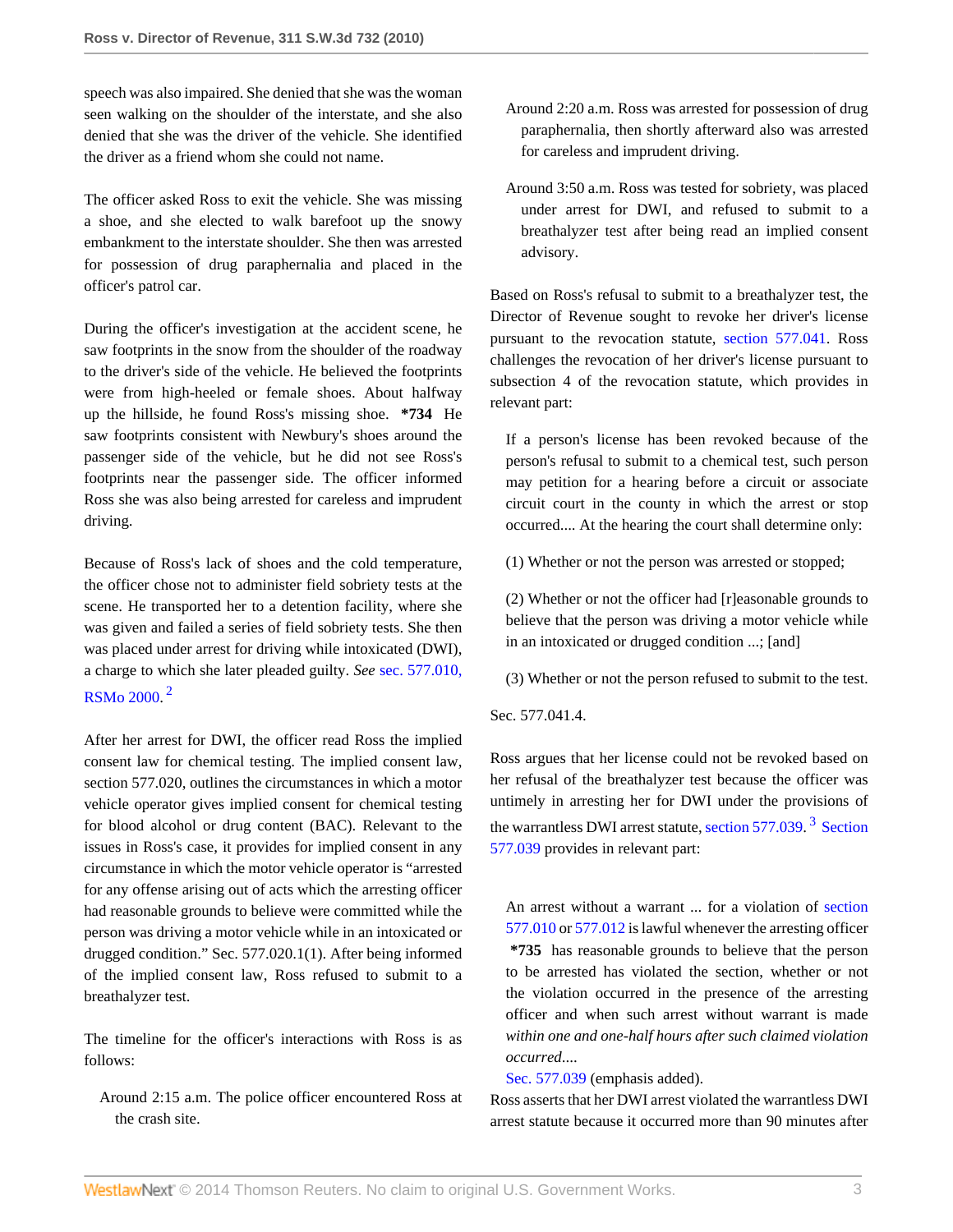she was allegedly driving, and she argues this unlawful DWI arrest provided no basis for the breathalyzer test that she refused. She contends that the 90–minute time limitation for a warrantless DWI arrest limited the reach of the implied consent law and, therefore, negated the consequences of her breathalyzer refusal. She maintains the implied consent law language stating that implied consent is given "subject to the provisions of [sections 577.019](http://www.westlaw.com/Link/Document/FullText?findType=L&pubNum=1000229&cite=MOST577.019&originatingDoc=If2db76b3160911df8bf6cd8525c41437&refType=LQ&originationContext=document&vr=3.0&rs=cblt1.0&transitionType=DocumentItem&contextData=(sc.Search)) to [577.041](http://www.westlaw.com/Link/Document/FullText?findType=L&pubNum=1000229&cite=MOST577.041&originatingDoc=If2db76b3160911df8bf6cd8525c41437&refType=LQ&originationContext=document&vr=3.0&rs=cblt1.0&transitionType=DocumentItem&contextData=(sc.Search))" means the 90– minute time limitation of [section 577.039](http://www.westlaw.com/Link/Document/FullText?findType=L&pubNum=1000229&cite=MOST577.039&originatingDoc=If2db76b3160911df8bf6cd8525c41437&refType=LQ&originationContext=document&vr=3.0&rs=cblt1.0&transitionType=DocumentItem&contextData=(sc.Search)) is incorporated into the implied consent provisions. *See* sec. 577.020.1.

The trial court rejected Ross's arguments that the 90–minute time limitation for warrantless DWI arrests applied to her license revocation based on a breathalyzer refusal. It upheld the revocation of her driver's license after determining that the revocation provisions outlined in section 577.041.4 were met because Ross was arrested, the arresting officer had reasonable grounds to believe that she was driving while intoxicated, and she refused a chemical test of her breath.

Ross's appeal asks this Court to determine whether her license was revoked properly despite the untimeliness of her DWI arrest under [section 577.039](http://www.westlaw.com/Link/Document/FullText?findType=L&pubNum=1000229&cite=MOST577.039&originatingDoc=If2db76b3160911df8bf6cd8525c41437&refType=LQ&originationContext=document&vr=3.0&rs=cblt1.0&transitionType=DocumentItem&contextData=(sc.Search)).

### <span id="page-3-3"></span><span id="page-3-2"></span><span id="page-3-1"></span>**Standard of Review**

<span id="page-3-0"></span>statutory arguments. *[Finnegan v. Old Republic Title Co. of St.](http://www.westlaw.com/Link/Document/FullText?findType=Y&serNum=2015511688&pubNum=4644&fi=co_pp_sp_4644_930&originationContext=document&vr=3.0&rs=cblt1.0&transitionType=DocumentItem&contextData=(sc.Search)#co_pp_sp_4644_930) Louis, Inc.,* [246 S.W.3d 928, 930 \(Mo. banc 2008\)](http://www.westlaw.com/Link/Document/FullText?findType=Y&serNum=2015511688&pubNum=4644&fi=co_pp_sp_4644_930&originationContext=document&vr=3.0&rs=cblt1.0&transitionType=DocumentItem&contextData=(sc.Search)#co_pp_sp_4644_930). "Where a statute's language is clear, courts must give effect to its plain meaning and refrain from applying rules of construction unless there is some ambiguity." *[Home Builders Ass'n of](http://www.westlaw.com/Link/Document/FullText?findType=Y&serNum=2003430475&pubNum=4644&fi=co_pp_sp_4644_239&originationContext=document&vr=3.0&rs=cblt1.0&transitionType=DocumentItem&contextData=(sc.Search)#co_pp_sp_4644_239) [Greater St. Louis, Inc. v. City of Wildwood,](http://www.westlaw.com/Link/Document/FullText?findType=Y&serNum=2003430475&pubNum=4644&fi=co_pp_sp_4644_239&originationContext=document&vr=3.0&rs=cblt1.0&transitionType=DocumentItem&contextData=(sc.Search)#co_pp_sp_4644_239)* 107 S.W.3d 235, [239 \(Mo. banc 2003\)](http://www.westlaw.com/Link/Document/FullText?findType=Y&serNum=2003430475&pubNum=4644&fi=co_pp_sp_4644_239&originationContext=document&vr=3.0&rs=cblt1.0&transitionType=DocumentItem&contextData=(sc.Search)#co_pp_sp_4644_239). There is no need to refer to other similar statutes where a statute's own language is clear. *See [id.](http://www.westlaw.com/Link/Document/FullText?findType=Y&serNum=2003430475&originationContext=document&vr=3.0&rs=cblt1.0&transitionType=DocumentItem&contextData=(sc.Search))* Words in statutes are given their plain and ordinary meaning unless there is a contrary specific statutory definition, and where the plain and ordinary meaning controls, there is no need to apply rules of statutory construction. *[Vance Bros., Inc. v.](http://www.westlaw.com/Link/Document/FullText?findType=Y&serNum=2008117025&pubNum=4644&fi=co_pp_sp_4644_564&originationContext=document&vr=3.0&rs=cblt1.0&transitionType=DocumentItem&contextData=(sc.Search)#co_pp_sp_4644_564) [Obermiller Const. Servs., Inc.,](http://www.westlaw.com/Link/Document/FullText?findType=Y&serNum=2008117025&pubNum=4644&fi=co_pp_sp_4644_564&originationContext=document&vr=3.0&rs=cblt1.0&transitionType=DocumentItem&contextData=(sc.Search)#co_pp_sp_4644_564)* 181 S.W.3d 562, 564 (Mo. [banc 2006\).](http://www.westlaw.com/Link/Document/FullText?findType=Y&serNum=2008117025&pubNum=4644&fi=co_pp_sp_4644_564&originationContext=document&vr=3.0&rs=cblt1.0&transitionType=DocumentItem&contextData=(sc.Search)#co_pp_sp_4644_564)

<span id="page-3-6"></span><span id="page-3-5"></span><span id="page-3-4"></span>**[\[5\]](#page-0-4) [\[6\]](#page-0-5) [\[7\]](#page-0-6)** Where statutory interpretation is necessary, the legislature's intent must be ascertained and given effect. *[S. Metro. Fire Prot. Dist. v. City of Lee's Summit,](http://www.westlaw.com/Link/Document/FullText?findType=Y&serNum=2018381208&pubNum=4644&fi=co_pp_sp_4644_666&originationContext=document&vr=3.0&rs=cblt1.0&transitionType=DocumentItem&contextData=(sc.Search)#co_pp_sp_4644_666)* 278 [S.W.3d 659, 666 \(Mo. banc 2009\)](http://www.westlaw.com/Link/Document/FullText?findType=Y&serNum=2018381208&pubNum=4644&fi=co_pp_sp_4644_666&originationContext=document&vr=3.0&rs=cblt1.0&transitionType=DocumentItem&contextData=(sc.Search)#co_pp_sp_4644_666). Statutory language is considered in context and in comparison with other sections when necessary to determine its meaning, such as when two

statutory provisions covering the same subject matter are unambiguous standing separately but are in conflict when examined together. *See [id.](http://www.westlaw.com/Link/Document/FullText?findType=Y&serNum=2018381208&originationContext=document&vr=3.0&rs=cblt1.0&transitionType=DocumentItem&contextData=(sc.Search))* Statutes that are remedial, because they are intended to protect the public, are construed so they provide the public protection intended by the legislature. *See [Hudson v. Dir. of Revenue,](http://www.westlaw.com/Link/Document/FullText?findType=Y&serNum=2011604453&pubNum=4644&fi=co_pp_sp_4644_222&originationContext=document&vr=3.0&rs=cblt1.0&transitionType=DocumentItem&contextData=(sc.Search)#co_pp_sp_4644_222)* 216 S.W.3d 216, 222 [\(Mo.App.2007\).](http://www.westlaw.com/Link/Document/FullText?findType=Y&serNum=2011604453&pubNum=4644&fi=co_pp_sp_4644_222&originationContext=document&vr=3.0&rs=cblt1.0&transitionType=DocumentItem&contextData=(sc.Search)#co_pp_sp_4644_222)

#### **Revocation Was Proper**

<span id="page-3-7"></span>**[\[8\]](#page-1-1)** This Court must uphold the revocation of Ross's driver's license if the revocation statute's requirements under section 577.041.4 were satisfied. *[Fick v. Dir. of](http://www.westlaw.com/Link/Document/FullText?findType=Y&serNum=2014387174&pubNum=4644&fi=co_pp_sp_4644_690&originationContext=document&vr=3.0&rs=cblt1.0&transitionType=DocumentItem&contextData=(sc.Search)#co_pp_sp_4644_690)* **\*736** *Revenue,* 240 [S.W.3d 688, 690–91 \(Mo. banc 2007\)](http://www.westlaw.com/Link/Document/FullText?findType=Y&serNum=2014387174&pubNum=4644&fi=co_pp_sp_4644_690&originationContext=document&vr=3.0&rs=cblt1.0&transitionType=DocumentItem&contextData=(sc.Search)#co_pp_sp_4644_690) ("In a proceeding in which a person's driver's license is revoked for refusing to submit to a chemical test, the trial court shall determine only whether: (1) the person was arrested; (2) the arresting officer had reasonable grounds to believe that the person was driving while intoxicated; and (3) the person refused to submit to the test.").

**[\[1\]](#page-0-0) [\[2\]](#page-0-1) [\[3](#page-0-2)] [\[4\]](#page-0-3)** This Court reviews *de novo* Ross's time limitation of the warrantless DWI arrest statute, [section](http://www.westlaw.com/Link/Document/FullText?findType=L&pubNum=1000229&cite=MOST577.039&originatingDoc=If2db76b3160911df8bf6cd8525c41437&refType=LQ&originationContext=document&vr=3.0&rs=cblt1.0&transitionType=DocumentItem&contextData=(sc.Search)) **[\[9\]](#page-1-0)** The only issue before this Court is Ross's contention that her license revocation cannot be upheld because she was not "arrested" in satisfaction of section 577.0[4](#page-4-3)1.4(1).<sup>4</sup> She contends she was not "arrested" for revocation purposes because her DWI arrest was unlawful under the 90–minute [577.039.](http://www.westlaw.com/Link/Document/FullText?findType=L&pubNum=1000229&cite=MOST577.039&originatingDoc=If2db76b3160911df8bf6cd8525c41437&refType=LQ&originationContext=document&vr=3.0&rs=cblt1.0&transitionType=DocumentItem&contextData=(sc.Search))

> <span id="page-3-10"></span><span id="page-3-8"></span>Ross's arguments are not persuasive because nothing in the plain language of the warrantless DWI arrest statute, [section](http://www.westlaw.com/Link/Document/FullText?findType=L&pubNum=1000229&cite=MOST577.039&originatingDoc=If2db76b3160911df8bf6cd8525c41437&refType=LQ&originationContext=document&vr=3.0&rs=cblt1.0&transitionType=DocumentItem&contextData=(sc.Search)) [577.039,](http://www.westlaw.com/Link/Document/FullText?findType=L&pubNum=1000229&cite=MOST577.039&originatingDoc=If2db76b3160911df8bf6cd8525c41437&refType=LQ&originationContext=document&vr=3.0&rs=cblt1.0&transitionType=DocumentItem&contextData=(sc.Search)) compels application of its 90–minute time limitation to the revocation statute, [section 577.041.](http://www.westlaw.com/Link/Document/FullText?findType=L&pubNum=1000229&cite=MOST577.041&originatingDoc=If2db76b3160911df8bf6cd8525c41437&refType=LQ&originationContext=document&vr=3.0&rs=cblt1.0&transitionType=DocumentItem&contextData=(sc.Search)) [Section 577.039](http://www.westlaw.com/Link/Document/FullText?findType=L&pubNum=1000229&cite=MOST577.039&originatingDoc=If2db76b3160911df8bf6cd8525c41437&refType=LQ&originationContext=document&vr=3.0&rs=cblt1.0&transitionType=DocumentItem&contextData=(sc.Search)) is a statute applicable to criminal matters and by its own terms it applies to violations for DWI [\(section 577.010](http://www.westlaw.com/Link/Document/FullText?findType=L&pubNum=1000229&cite=MOST577.010&originatingDoc=If2db76b3160911df8bf6cd8525c41437&refType=LQ&originationContext=document&vr=3.0&rs=cblt1.0&transitionType=DocumentItem&contextData=(sc.Search))) and driving with excessive blood alcohol content ([section 577.012\)](http://www.westlaw.com/Link/Document/FullText?findType=L&pubNum=1000229&cite=MOST577.012&originatingDoc=If2db76b3160911df8bf6cd8525c41437&refType=LQ&originationContext=document&vr=3.0&rs=cblt1.0&transitionType=DocumentItem&contextData=(sc.Search)). Civil license-revocation proceedings under the revocation statute are unrelated to the criminal provisions of the warrantless DWI arrest statute. The lawfulness of Ross's DWI arrest under the provisions of [section 577.039](http://www.westlaw.com/Link/Document/FullText?findType=L&pubNum=1000229&cite=MOST577.039&originatingDoc=If2db76b3160911df8bf6cd8525c41437&refType=LQ&originationContext=document&vr=3.0&rs=cblt1.0&transitionType=DocumentItem&contextData=(sc.Search)) had no impact on whether she was "arrested" in satisfaction of the revocation statute.

<span id="page-3-9"></span>**[\[10\]](#page-1-2)** Ross complains that it is unfair to uphold a license revocation where a DWI arrest fails to comply with the warrantless DWI arrest statute. But it is logical that the legislature has created distinctions between the available criminal penalties for DWI and the civil driver's license revocation procedures applied against intoxicated drivers.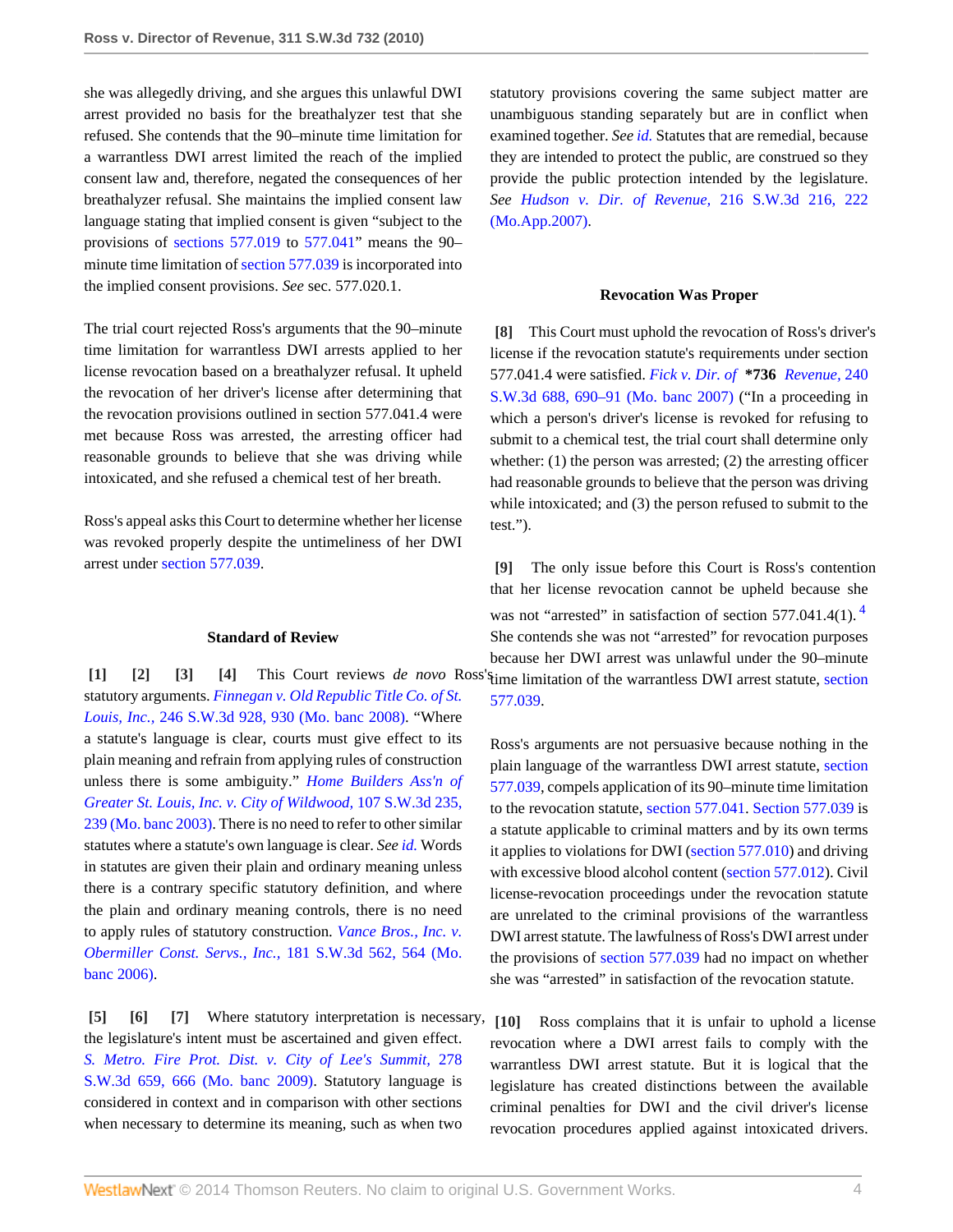The legislature's intent in formulating these provisions was to ensure that the Director of Revenue can protect the public by suspending the licenses of persons who drive drunk, even when those same persons might benefit from procedural circumstances that shield them from certain criminal sanctions. *See [Riche v. Dir. of Revenue,](http://www.westlaw.com/Link/Document/FullText?findType=Y&serNum=1999061871&pubNum=713&fi=co_pp_sp_713_335&originationContext=document&vr=3.0&rs=cblt1.0&transitionType=DocumentItem&contextData=(sc.Search)#co_pp_sp_713_335)* 987 S.W.2d [331, 335 \(Mo. banc 1999\)](http://www.westlaw.com/Link/Document/FullText?findType=Y&serNum=1999061871&pubNum=713&fi=co_pp_sp_713_335&originationContext=document&vr=3.0&rs=cblt1.0&transitionType=DocumentItem&contextData=(sc.Search)#co_pp_sp_713_335) (noting that the purpose of license revocation proceedings is entirely distinct from criminal punishment of drunken drivers and "designed to protect the public by quickly removing drunken drivers from Missouri's roads and highways").

Ross maintains that this Court's opinion in *[Reed v. Director](http://www.westlaw.com/Link/Document/FullText?findType=Y&serNum=2008409685&pubNum=4644&originationContext=document&vr=3.0&rs=cblt1.0&transitionType=DocumentItem&contextData=(sc.Search)) of Revenue,* [184 S.W.3d 564 \(Mo. banc 2006\),](http://www.westlaw.com/Link/Document/FullText?findType=Y&serNum=2008409685&pubNum=4644&originationContext=document&vr=3.0&rs=cblt1.0&transitionType=DocumentItem&contextData=(sc.Search)) instructs that an untimely DWI arrest pursuant to the 90–minute limitation of [section 577.039](http://www.westlaw.com/Link/Document/FullText?findType=L&pubNum=1000229&cite=MOST577.039&originatingDoc=If2db76b3160911df8bf6cd8525c41437&refType=LQ&originationContext=document&vr=3.0&rs=cblt1.0&transitionType=DocumentItem&contextData=(sc.Search)) provides no basis for a driver's license revocation. But *[Reed](http://www.westlaw.com/Link/Document/FullText?findType=Y&serNum=2008409685&originationContext=document&vr=3.0&rs=cblt1.0&transitionType=DocumentItem&contextData=(sc.Search))* was not a revocation case. *[Reed](http://www.westlaw.com/Link/Document/FullText?findType=Y&serNum=2008409685&originationContext=document&vr=3.0&rs=cblt1.0&transitionType=DocumentItem&contextData=(sc.Search))* held that the requirements of [section 577.039](http://www.westlaw.com/Link/Document/FullText?findType=L&pubNum=1000229&cite=MOST577.039&originatingDoc=If2db76b3160911df8bf6cd8525c41437&refType=LQ&originationContext=document&vr=3.0&rs=cblt1.0&transitionType=DocumentItem&contextData=(sc.Search)) apply to proceedings under section 577.037, relating to the admissibility of chemical testing results into evidence. *See Reed,* [184 S.W.3d](http://www.westlaw.com/Link/Document/FullText?findType=Y&serNum=2008409685&pubNum=4644&fi=co_pp_sp_4644_568&originationContext=document&vr=3.0&rs=cblt1.0&transitionType=DocumentItem&contextData=(sc.Search)#co_pp_sp_4644_568) [at 568.](http://www.westlaw.com/Link/Document/FullText?findType=Y&serNum=2008409685&pubNum=4644&fi=co_pp_sp_4644_568&originationContext=document&vr=3.0&rs=cblt1.0&transitionType=DocumentItem&contextData=(sc.Search)#co_pp_sp_4644_568) Nothing in *[Reed](http://www.westlaw.com/Link/Document/FullText?findType=Y&serNum=2008409685&originationContext=document&vr=3.0&rs=cblt1.0&transitionType=DocumentItem&contextData=(sc.Search))* compels its application to Ross's case.

Further, regardless of Ross's contentions about the impropriety of her arrest under the warrantless DWI arrest statute, she was also "arrested" in satisfaction of **\*737** the revocation statute because she was under arrest for possession of drug paraphernalia as well as careless and imprudent driving. Section 577.041.4(2)(a) of the revocation statute required the trial court to determine if the arresting officer had reasonable grounds to believe that Ross was driving while intoxicated. But this case demonstrates that there can be facts providing the reasonable grounds that satisfy section 577.041.4(2)(a) even before or without a DWI arrest. Nothing in section 577.041.4(1) of the revocation statute requires the court to find that a person was arrested *for DWI.* Importantly, the implied consent law applies to any

motor vehicle operator "arrested for *any offense* arising out of acts which the arresting officer had reasonable grounds to believe were committed while the person was driving a motor vehicle while in an intoxicated or drugged condition." Sec. 577.020.1(1) (emphasis added). Where the arresting officer had reasonable grounds to believe that a person was driving while intoxicated, that person's arrest for any offense committed in conjunction with the suspected DWI offense would satisfy the requirement of section 577.041.4(1) for a refusal-based license revocation.

In Ross's case, her arrests for possession of drug paraphernalia and careless and imprudent driving arose out of acts existing simultaneously with the facts forming the arresting officer's reasonable grounds to believe she had been driving while intoxicated. At the time of her first two arrests, the officer already knew that her car had gone off an interstate and down an embankment and that it emitted a strong odor of intoxicants. He also had reasonable grounds to believe that she was in possession of a marijuana pipe, had watery and bloodshot eyes and mumbled speech, and had lied about driving her vehicle. Consequently, the facts of Ross's case satisfy the requirements of the revocation statute, section 577.041.4, regardless of Ross's DWI arrest.

Because the trial court did not err in finding that Ross was "arrested" in satisfaction of section 577.041.4(1), its judgment is affirmed.

[PRICE](http://www.westlaw.com/Link/Document/FullText?findType=h&pubNum=176284&cite=0219133001&originatingDoc=If2db76b3160911df8bf6cd8525c41437&refType=RQ&originationContext=document&vr=3.0&rs=cblt1.0&transitionType=DocumentItem&contextData=(sc.Search)), C.J., [TEITELMAN,](http://www.westlaw.com/Link/Document/FullText?findType=h&pubNum=176284&cite=0176381201&originatingDoc=If2db76b3160911df8bf6cd8525c41437&refType=RQ&originationContext=document&vr=3.0&rs=cblt1.0&transitionType=DocumentItem&contextData=(sc.Search)) [WOLFF](http://www.westlaw.com/Link/Document/FullText?findType=h&pubNum=176284&cite=0219502801&originatingDoc=If2db76b3160911df8bf6cd8525c41437&refType=RQ&originationContext=document&vr=3.0&rs=cblt1.0&transitionType=DocumentItem&contextData=(sc.Search)), [BRECKENRIDGE](http://www.westlaw.com/Link/Document/FullText?findType=h&pubNum=176284&cite=0222756001&originatingDoc=If2db76b3160911df8bf6cd8525c41437&refType=RQ&originationContext=document&vr=3.0&rs=cblt1.0&transitionType=DocumentItem&contextData=(sc.Search)) and [LAURA DENVIR STITH](http://www.westlaw.com/Link/Document/FullText?findType=h&pubNum=176284&cite=0219119401&originatingDoc=If2db76b3160911df8bf6cd8525c41437&refType=RQ&originationContext=document&vr=3.0&rs=cblt1.0&transitionType=DocumentItem&contextData=(sc.Search)), JJ., and GARY M. GAERTNER, Sp.J., concur.

[FISCHER](http://www.westlaw.com/Link/Document/FullText?findType=h&pubNum=176284&cite=0284514601&originatingDoc=If2db76b3160911df8bf6cd8525c41437&refType=RQ&originationContext=document&vr=3.0&rs=cblt1.0&transitionType=DocumentItem&contextData=(sc.Search)), J., not participating.

#### Footnotes

- <span id="page-4-0"></span>[1](#page-1-3) This Court has jurisdiction over this case pursuant to [Mo. Const. art. V, sec. 10](http://www.westlaw.com/Link/Document/FullText?findType=L&pubNum=1000229&cite=MOCNART5S10&originatingDoc=If2db76b3160911df8bf6cd8525c41437&refType=LQ&originationContext=document&vr=3.0&rs=cblt1.0&transitionType=DocumentItem&contextData=(sc.Search)), as this case was taken on transfer after its disposition by the court of appeals.
- <span id="page-4-1"></span>[2](#page-2-0) All statutory references to [sections 577.010](http://www.westlaw.com/Link/Document/FullText?findType=L&pubNum=1000229&cite=MOST577.010&originatingDoc=If2db76b3160911df8bf6cd8525c41437&refType=LQ&originationContext=document&vr=3.0&rs=cblt1.0&transitionType=DocumentItem&contextData=(sc.Search)) and [577.039](http://www.westlaw.com/Link/Document/FullText?findType=L&pubNum=1000229&cite=MOST577.039&originatingDoc=If2db76b3160911df8bf6cd8525c41437&refType=LQ&originationContext=document&vr=3.0&rs=cblt1.0&transitionType=DocumentItem&contextData=(sc.Search)) are to RSMo 2000. All other statutory references are to RSMo Supp.2008.
- <span id="page-4-2"></span>[3](#page-2-1) [Section 577.039](http://www.westlaw.com/Link/Document/FullText?findType=L&pubNum=1000229&cite=MOST577.039&originatingDoc=If2db76b3160911df8bf6cd8525c41437&refType=LQ&originationContext=document&vr=3.0&rs=cblt1.0&transitionType=DocumentItem&contextData=(sc.Search)) also applies to warrantless arrests for driving with excessive BAC.
- <span id="page-4-3"></span>[4](#page-3-10) While Ross's briefs in this case challenge the trial court's findings as to probable cause, her attorney admitted during oral argument that there were no issues preserved as to the trial court's determinations related to probable cause under section 577.041.4(2). Accordingly, this Court need not review the trial court's finding that the arresting officer had reasonable grounds to believe that Ross was driving while intoxicated. There is also no need for this Court to discuss the trial court's finding that Ross refused the breathalyzer test, as she does not dispute this fact.